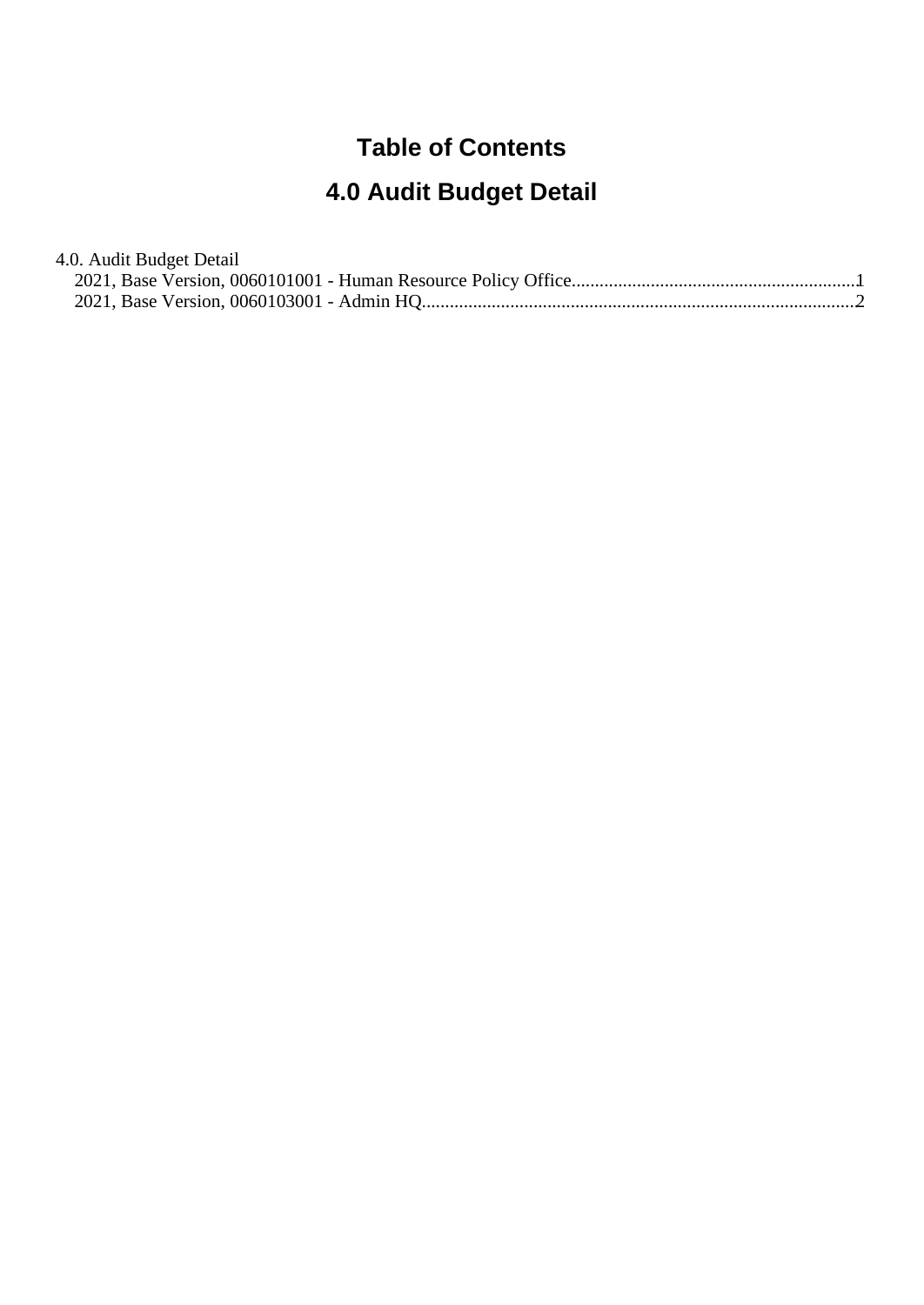<span id="page-1-0"></span>

## **2021 BUDGET VOLUME**

**Ministry:** 006 - Public Services Commission **Department:** 00601 - Office of the Executive Secretary **Organisation:** 0060101001 - Human Resource Policy Office **Government Function:** 70132 - Overall Planning and Statistical Services **Location:** 0304304 - Osu Klotey

| 0060101001 - Human Resource Policy Office     | 1,174,697 |
|-----------------------------------------------|-----------|
| 11001 - Central GoG & CF                      | 1,174,697 |
| <b>Unspecified Policy</b>                     | 1,174,697 |
| 00601 - Management and Administration         | 1,174,697 |
| 00601001 - General Administration and Finance | 1,174,697 |
| <b>Unspecified Project</b>                    | 1,174,697 |
| <b>Unspecified Operations</b>                 | 1,174,697 |
| 2111001 - Established Post                    | 951,353   |
| 21112 - Other Allowances                      | 223,344   |
| 2111203 - Car Maintenance Allowanc            | 8,100     |
| 2111213 - Watchman Allowance                  | 30,455    |
| 2111227 - Clothing Allowance                  | 13,912    |
| 2111233 - Entertainment Allowance             | 13,912    |
| 2111234 - Fuel Allowance                      | 61,820    |
| 2111236 - Housing Subsidy/Allowanc            | 56,379    |
| 2111245 - Domestic Servants Allowa            | 23,766    |
| 2111247 - Utility Allowance                   | 15,000    |